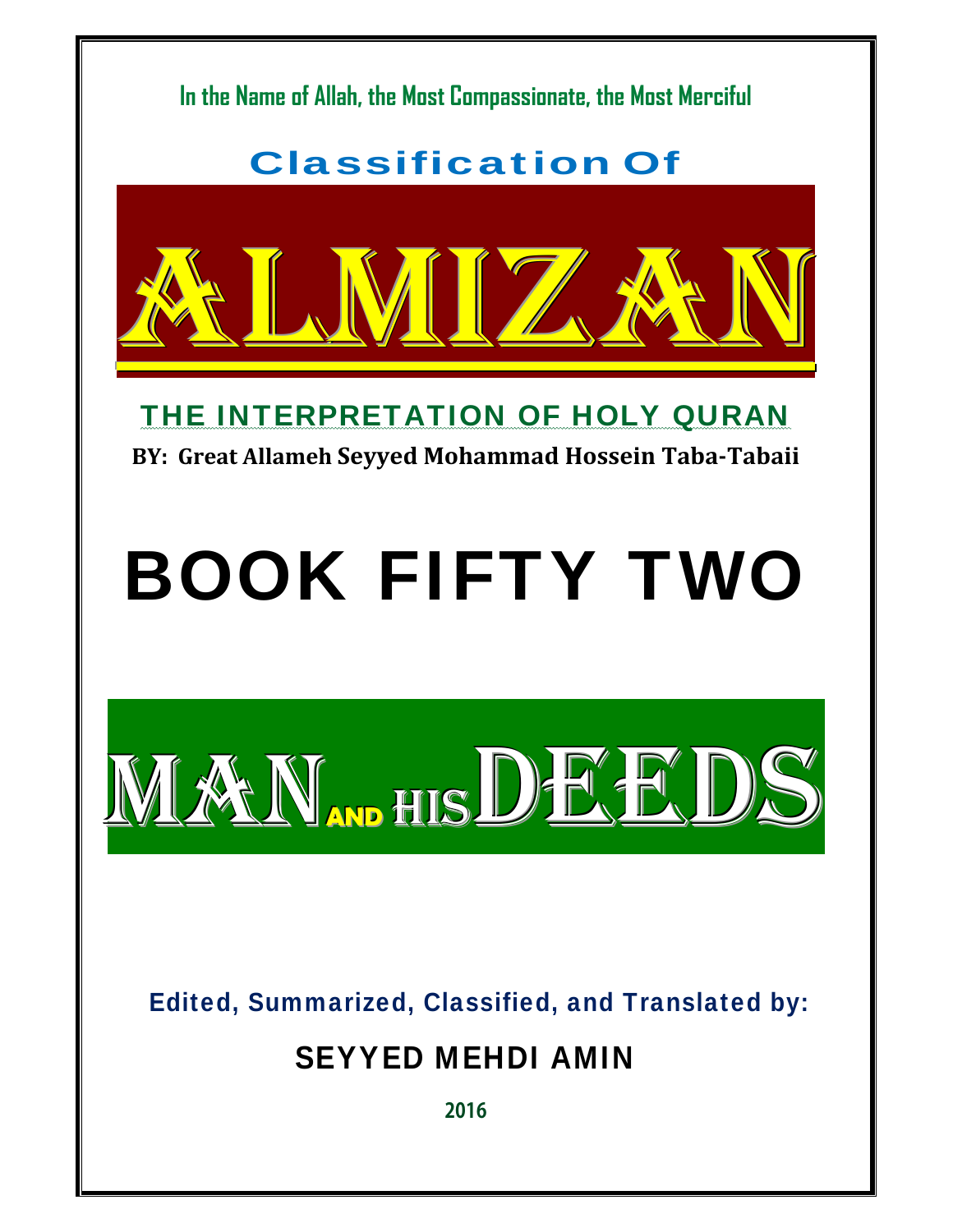### **"Allameh" Ayatollah Seyyed Mohammad Hossein Taba-Tabaii**

**&** 

### **His Masterpiece:**

### **"** ALMIZAN**, THE INTERPRETATION OF HOLY QURAN"**



**Image of Allameh ( Oil Painting. Work: Seyyed Mehdi Amin, 1991 )**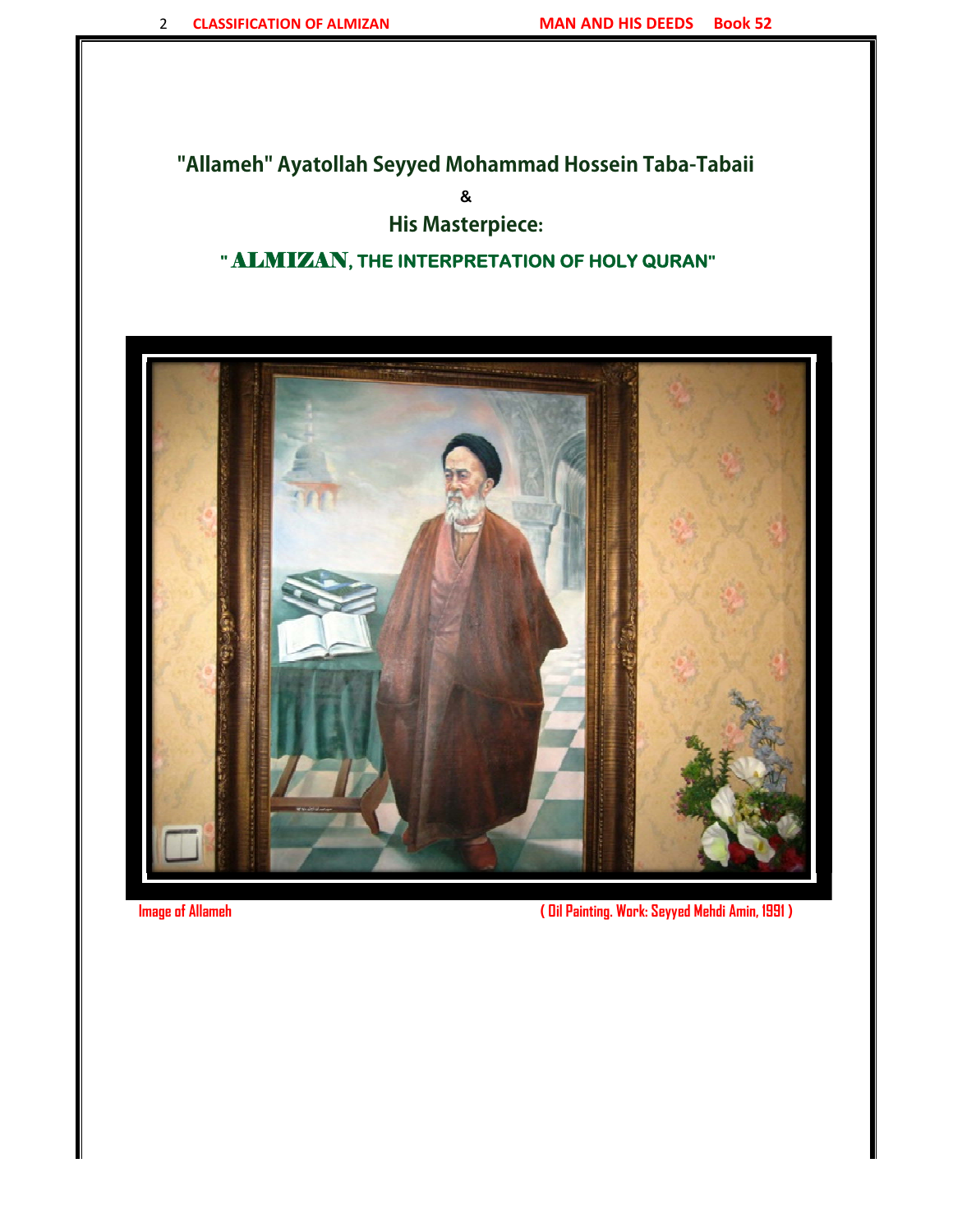### CONTENTS:

#### BOOK FIFTY TWO



 **(** Red Lines have been Translated! )

# Part One

# **DEEDS**

Chapter One: The Nature and Competency of Deeds

#### Section one

# Introducing Deeds

| The Nature of the Deeds                                             | 11                |
|---------------------------------------------------------------------|-------------------|
| The Nature of Good deeds and Evil Deeds                             | 11                |
| <b>Ascent of Deeds</b>                                              | $12 \overline{ }$ |
| <b>Attribution of Deeds</b>                                         | 13                |
| Deeds Based on Monotheism                                           | 13                |
| Deed along with Faith                                               | 14                |
| Deed along with Doer                                                | 15                |
| Human Self as a Pledge for Deeds, Save the Companions of Right Hand |                   |
| Man's Authority over his Deeds                                      |                   |
| The Issue of Bad Deeds Mixed with Good Deeds                        |                   |
| <b>Accumulated Darkness of Infidels' Deeds</b>                      |                   |
|                                                                     |                   |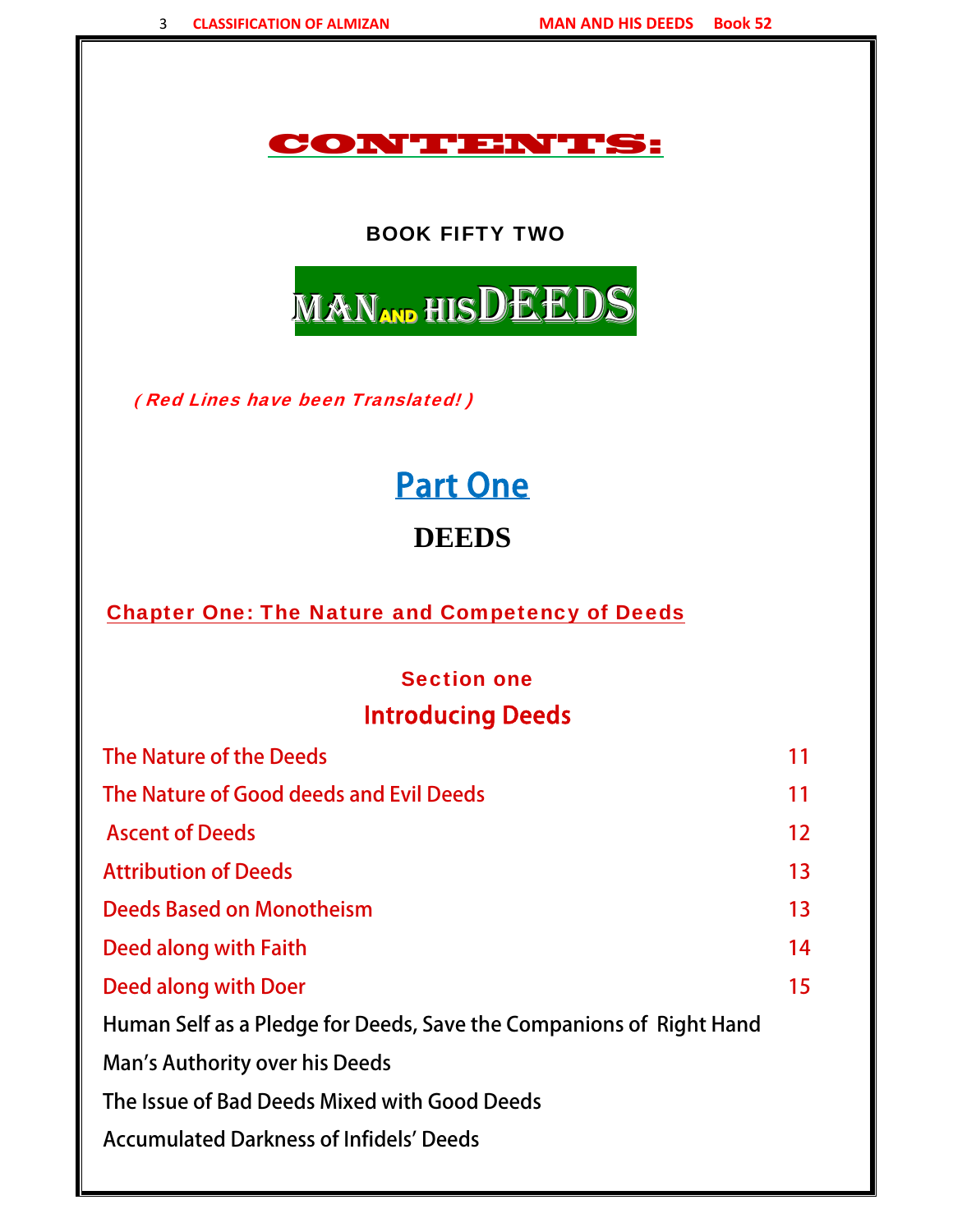Correlation between Human Deeds and World Events

# Section Two: Good Deeds Good Deeds: Lasting Righteous Deeds

Most Excellent Example of Good Deeds and Perfection of Religion

Perfection of Religion

Believers Achieving with Divine Light to the Righteous Deeds

Divine Grace in Righteous Deeds

Righteous Deeds and Racing towards Benefaction

Wish to Return the World to do Righteous Deeds

Rejecting the Request to Return the World to do Righteous Deeds

Results of Repeating the Righteous Deeds

#### Chapter Two: Investigating the Deeds, Auditing and Criterion

#### Section One

#### Nature of the Auditing and Criterion

Nature of "Criterion" on the Day of Judgment Nature of "Weight" on the Day of Judgment Calculable Deeds on the Day of Judgment Accuracy of the Scale of Justice! Accuracy of God in the Account of Deeds Human Knowledge to his Deeds at the Resurrection

#### Section Two

#### Day of Auditing

Abraham's Prayer for the Day of Auditing Approaching People to Auditing The Patient Believers have no Audinting on the Day of Resurrection! Presentation Ceremony of Nations' Record of Deeds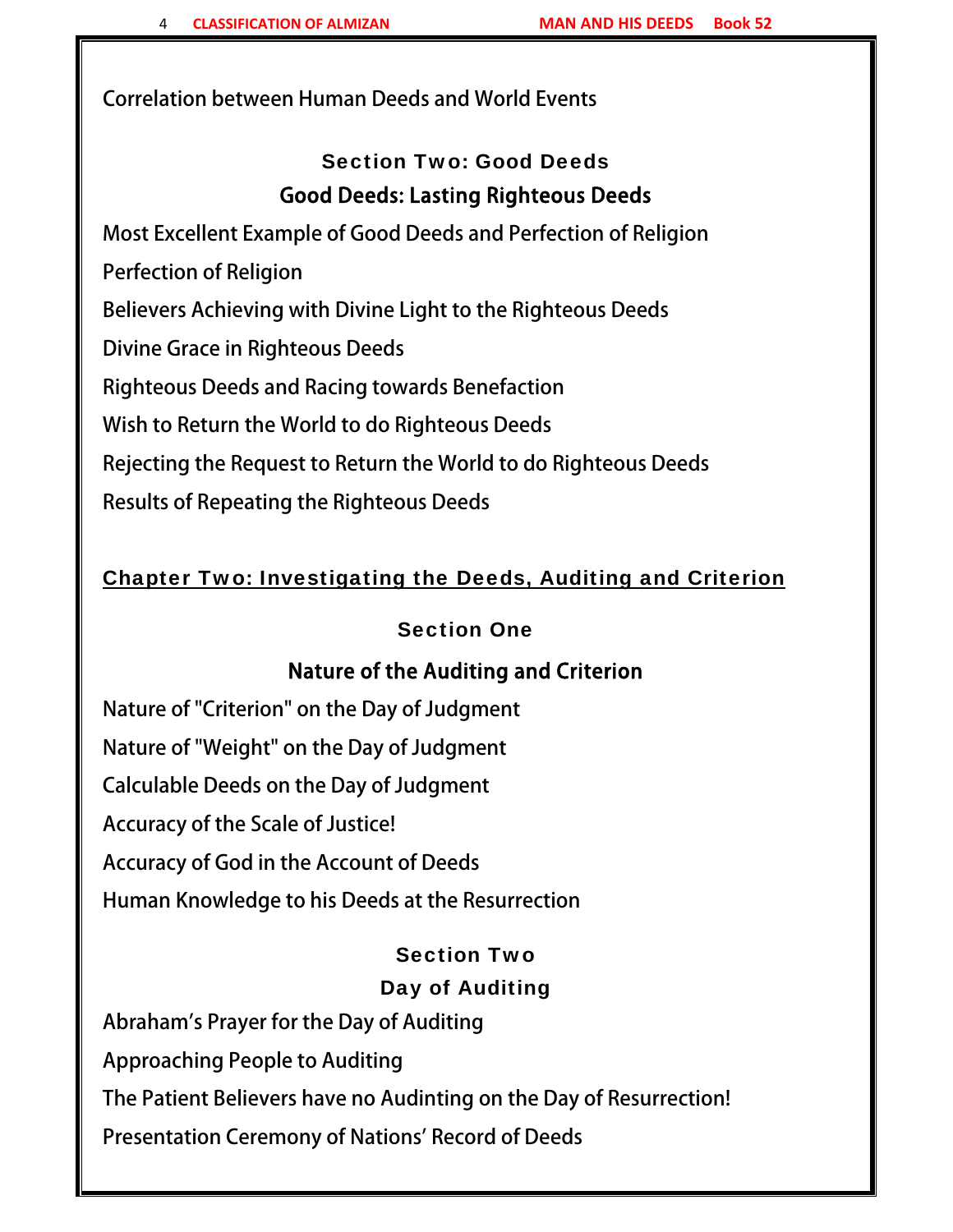Audit your Deeds Before you Die! What he did Forward for his Tomorrow? The Divine Grievous Audit and Strange Torment in the World Result of Deeds' Scales being Heavy or Light No Bearer shall Bear another's Burden! Questioning Muslims about the Quran God will Deal with the Accounts !

### Chapter Three: Witnesses of Deeds

Concept of Witness in Quran A Commentary on the Issue of Testimony in the Resurrection Testimony of the Body Organs for Sins The Day when Mouths are Closed, Hands and Feet Testify Responsibility of Ears, Eyes and Heart at World, their testimony at Resurrection How do Body Organs Testify on the Day of Judgment? Concept of Speaking and Testifying the Body Organs on the Day of Judgment Witnesses of Deeds in the World, their Testifying at the Resurrection Testimony of the Messenger of Allah at the Resurrection Witnesses of Deeds for every Nation, Messenger of Allah's Testimony to his Nation The Truth of Deeds, its Witnesses in World and at Resurrection Witness on Deeds, and Presence of Things with God God's Awareness on Deeds of His Servants The Day, when the Earth Testifies! The Day, a Witness will be Appointed from each Nation The Day, when the Messenger of Allah Testifies! Avoiding the Idolaters to Testify the Participation of Idols in Divinity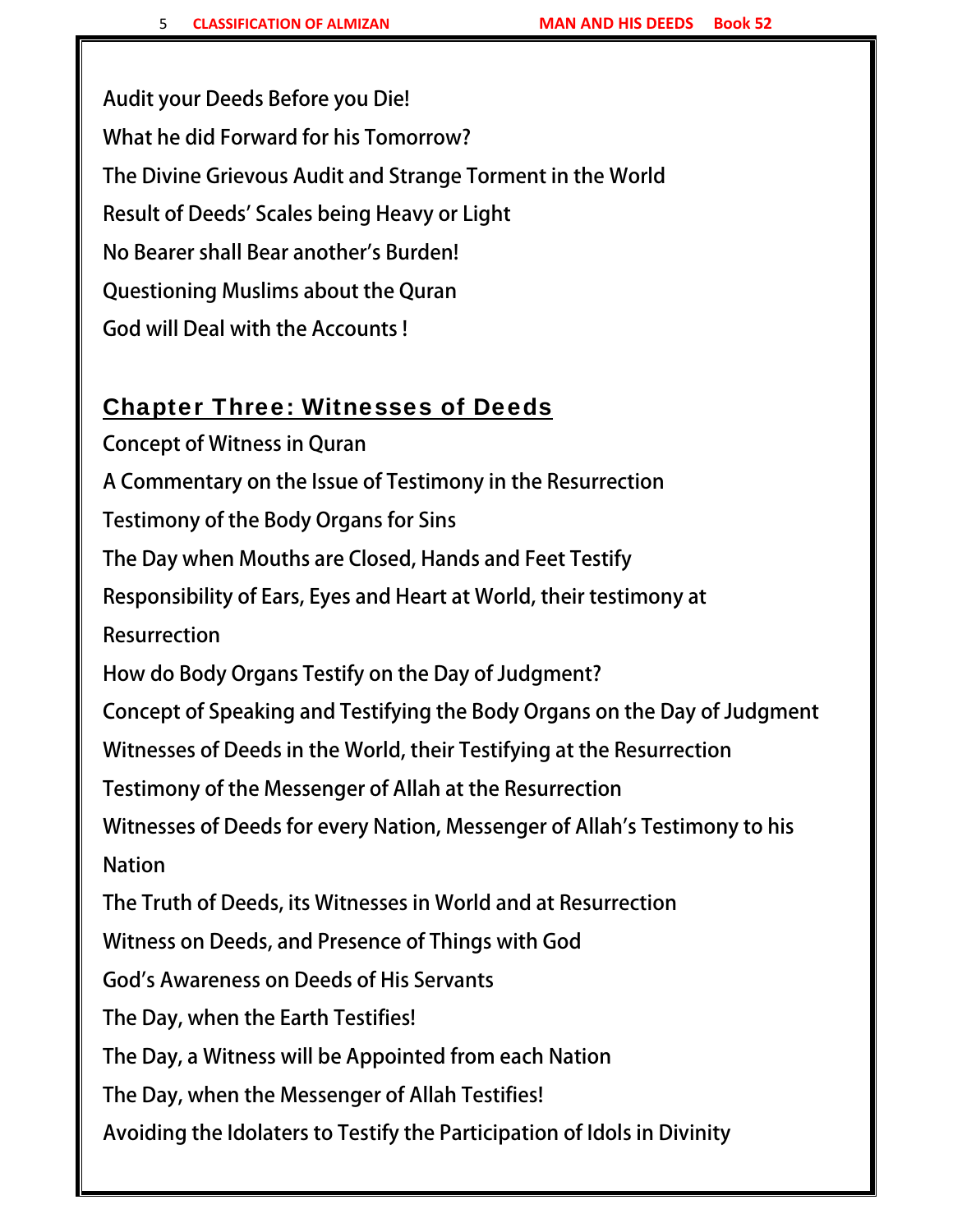Testimony of Witnesses and Concept of their Curse in the Hereafter

#### Chapter Four: Rewards and Penalties of Deeds

#### Section One

# Principles of Divine Rewards and Penalties

General Law of Punishment in the World and the Hereafter Returning the Effect of Worldly and Afterlife Deeds to Human Being Getting the Deed itself as a Punishment Granting Reward of the Best Deed for every Good Deed Concept of Granting Superior Reward for all Deeds Result of Writing and Recording Deeds at the Resurrection Separating the Groups of Good Doers from Evil Doers in the Resurrection Satisfying Pleasure or Burning Fire, as a Reward or Punishment Every Soul will be Paid for what he has Earned! Different Results of Deeds in the Hereafter Divine Hidden Pleasures for the Owners of the Deeds God will Punish any Nation for what they have Done. Divine Grace: a Reward More than Deeds Resurrection, Auditing, and Penalties are Definitive

#### Section Two

# Change in the Law of Reward and Punishment Review of the Laws of Deeds in Punishment

#### Chapter Five: Incarnation of Deeds in Resurrection

Appearance of the Truth of Deeds in Resurrection What they Eat is not but Fire! People and Stones as Fuel of Hell Presence of Good or Bad Deeds of Each Human at Resurrection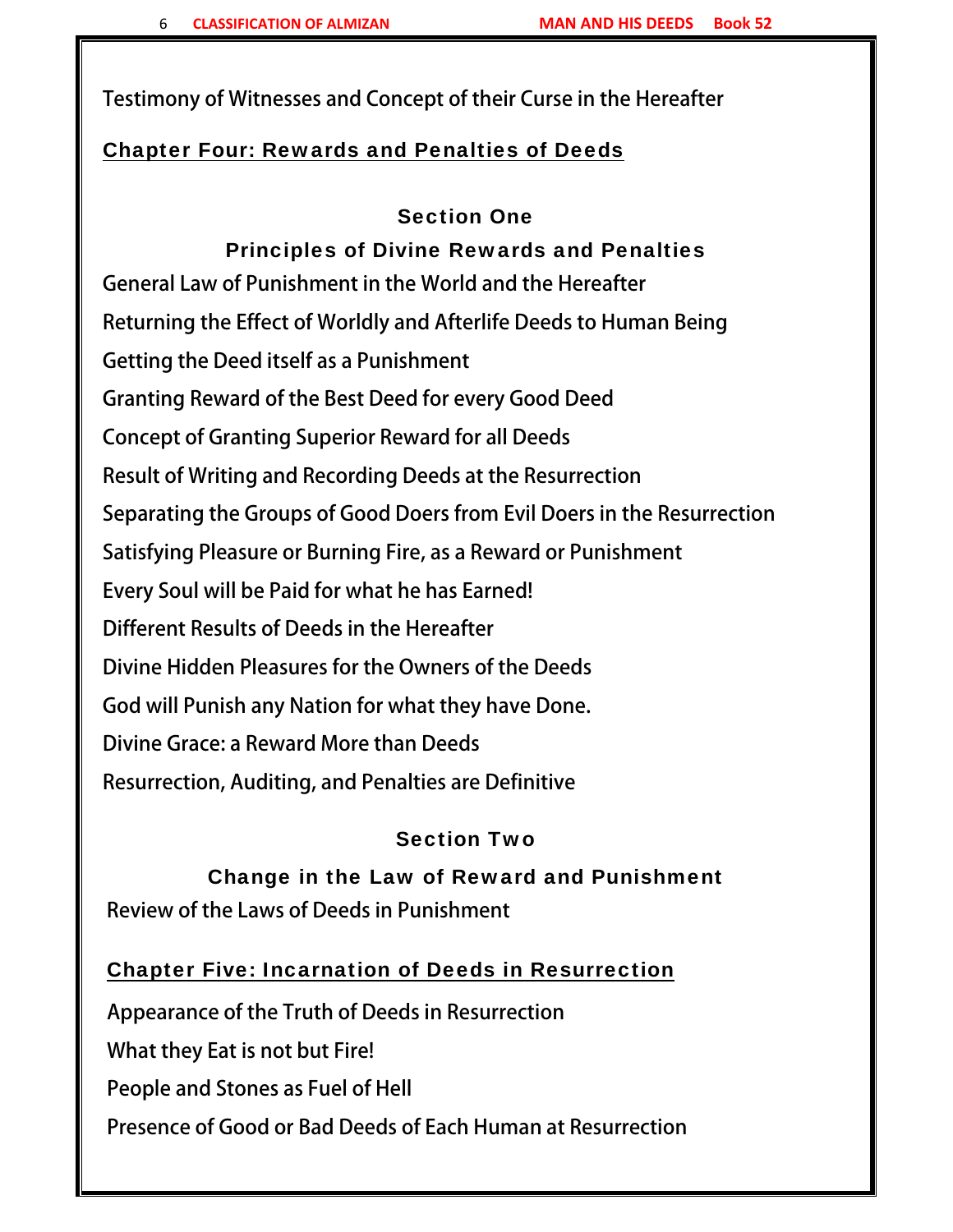Divine Revenge with Incarnation of Ugly Faces of Deeds Embodiment of Deeds at Resurrection and the Fear of Observing it

#### Chapter Six: Invalidation and Nullification of Deeds

Concept of Nullification of Deeds Study on the Way the Deeds will Nullify Discussion on the Place and Time of the Nullification of Deeds Empty-Handed Human after Nullification of Good Deeds Nullification of Deeds without Faith Nullification of the Hypocrites' Deeds All Over the History Blowing up the Infidels' Deeds Like Ashes on Wind Deeds with Greatest Loss Nullified Deeds Have no Weight in Resurrection! Deeds that Blow up Like Dust! Infidels' Deeds Flourish Resultless Nullification of Deeds, Deprivation from Blessing of God Mistakes May Cause the Nullification of Deeds! Consequences of Illusory Deeds Death-Time Torture of those whose Deeds have been Nullified

# Chapter Seven: Book of Deeds: Recording and Preserving the Human Deeds and Effects

Books of Deeds, their Types and Contents Writers of Deeds and Angels Protecting Humans Writers of Human Good Deeds and Bad Deeds Recording and Preserving Human Speech Writing Deeds and Effects of Deeds Copying the Human Deeds Discussion on the Record and Audit of the Guilty Believers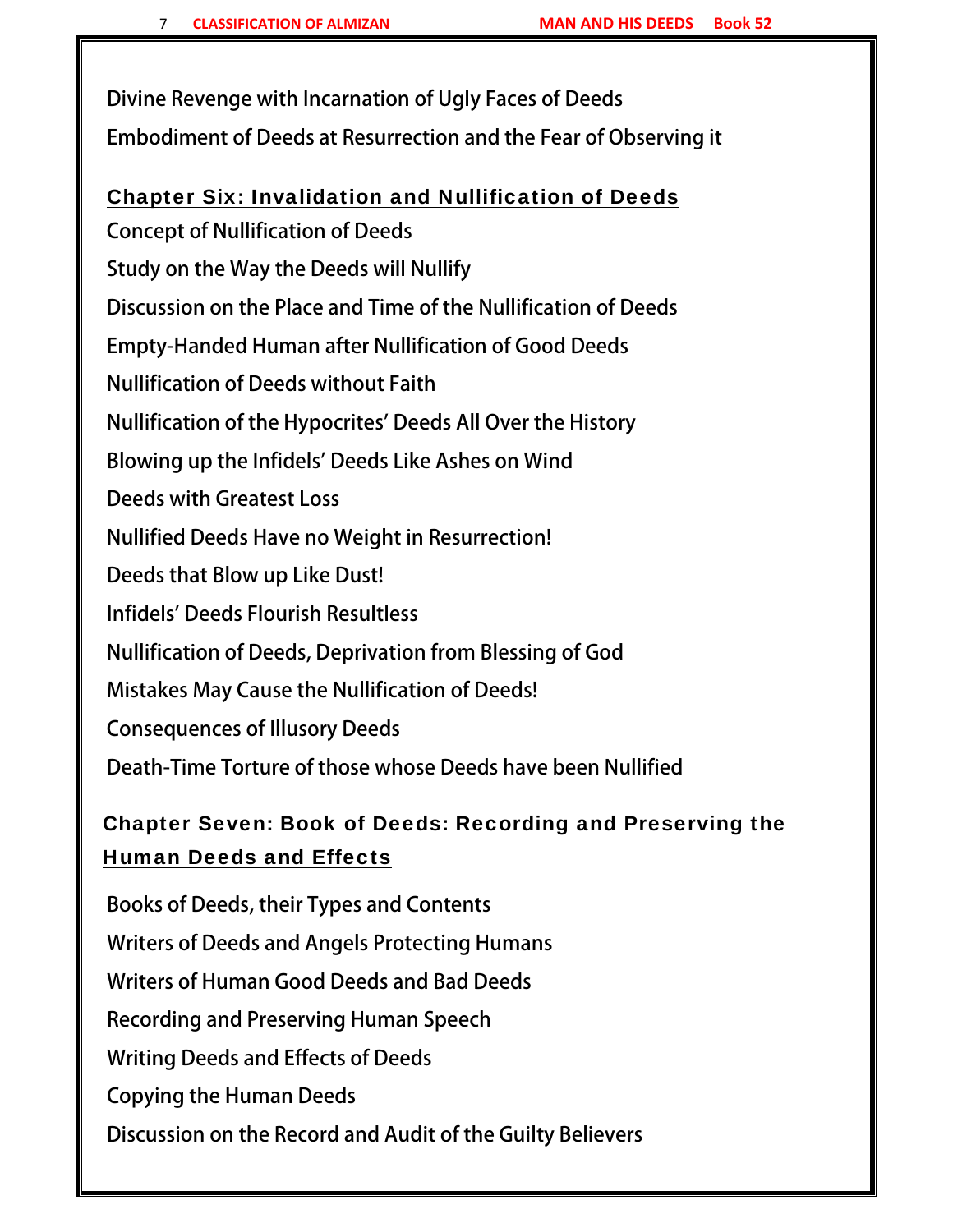The Book that will Rightly Speak on the Day of Judgment! Copying of Deeds and its Relation with Divine Deception Leaders of Right or Wrong, Putting their Letter of Deeds in Right Hand or Left Wow! What is in this Letter? Writing the Good Deeds along with Faith Recording the Secrets and Whispers by Deed-Recording Angels Registration of False Testimony Recording every Small or Great Deeds in the Letter of Deeds Counting the Forgotten Deeds of Man by God Those whose Book is Given to their Right Hand! Those whose Book is Given to their Left Hand! Book of the Pious in Iliyin(Highest Heaven), and Observers of Illiyin Records of Sinners, a Destined Destiny! Owners of Easy Accounts at Resurrection Owners of Difficult Accounts at Resurrection For each One there is a Writer and Guardian! Book of Destiny: The Book of Human Deeds

#### Chapter Eight: Transformation and Conversion of Deeds

Discussion about: Converting Evil Deeds in Good Deeds Covering the Worst Deed then Granting Reward of the Best Deed Effect of Faith and Piety on Veiling the Sins Good Deeds that Eliminate the Evil Deeds! Reforming the State of Muslim Righteous Believers by Veiling their Sins Ownership and Transferring Human Deeds after Death

Chapter Nine: Observing and Delivering Deeds Whoever does s Atom's Weight of Evil Will See it Viewing the Deeds Delivered on Resurrection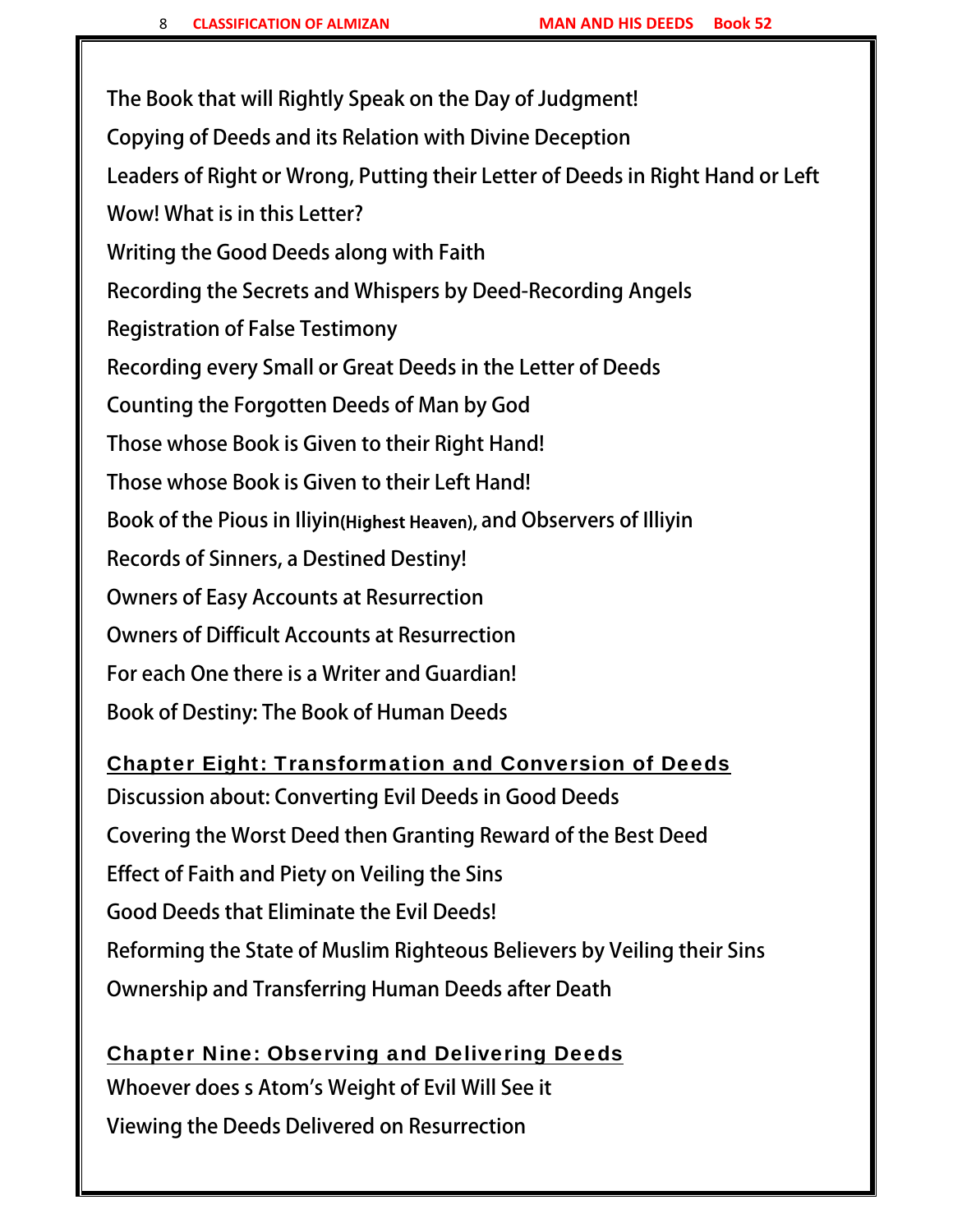Fair Reward or Punishment: the Deed itself as Punishment

Nature of the Punishment on Day of Judgment (the Deed itself as the

#### Reward of Deed)

Rating the Reward and Punishment in Terms of Deeds' Rate

Divine Changeless Decree about the Retribution of Deeds

Retribution of Evil Deed, the Very Deed, Retribution of Good Deed, the Best of Deeds

Rally on the Day of Resurrection to Reclaim the Deeds

Delivering the Benefits of Good Deed to its Owner

Retribution of Man at Resurrection is his Very Deed!

What you did, We Deliver same to you!

Fear of the Day to Visit God, and to take Delivery of Deeds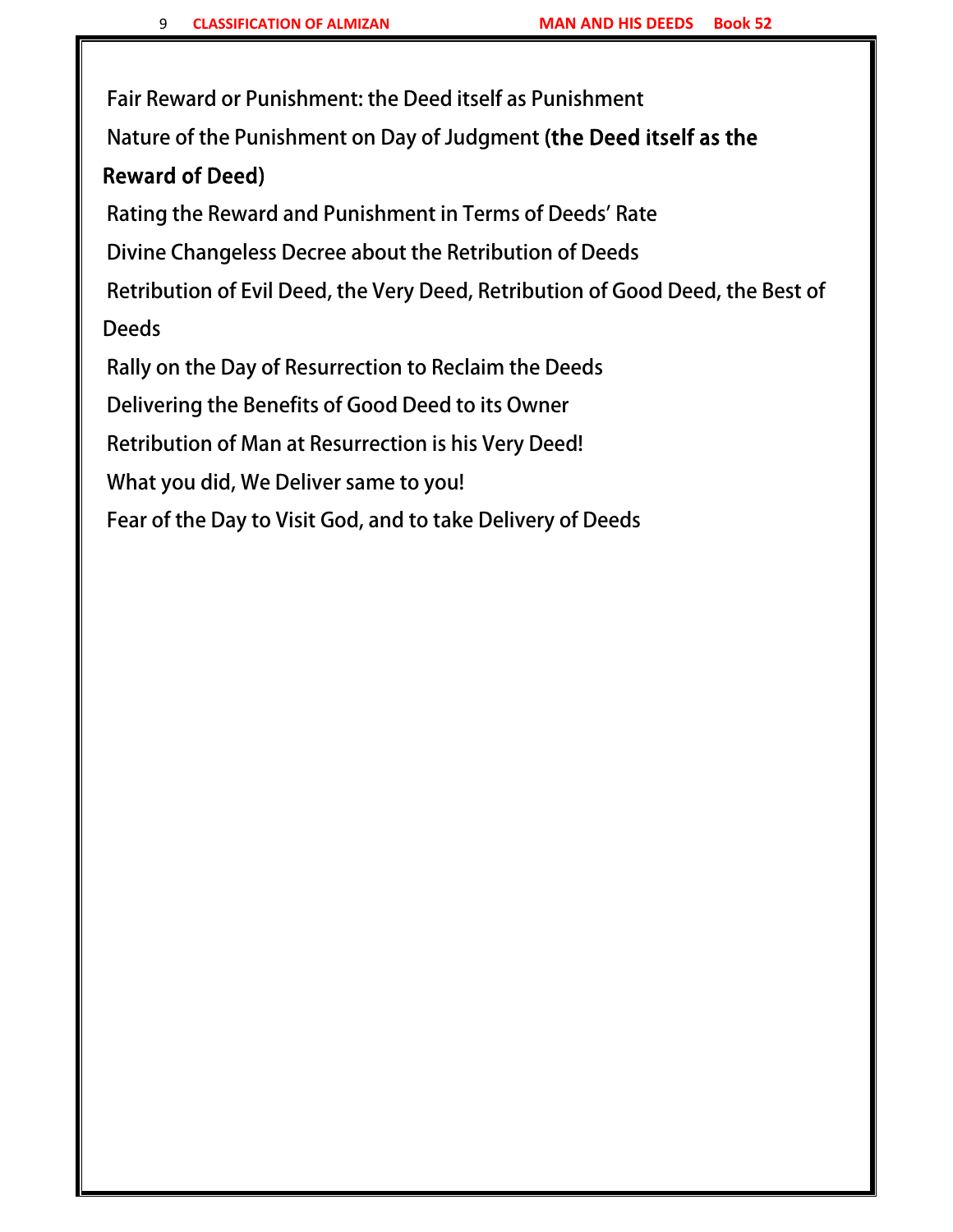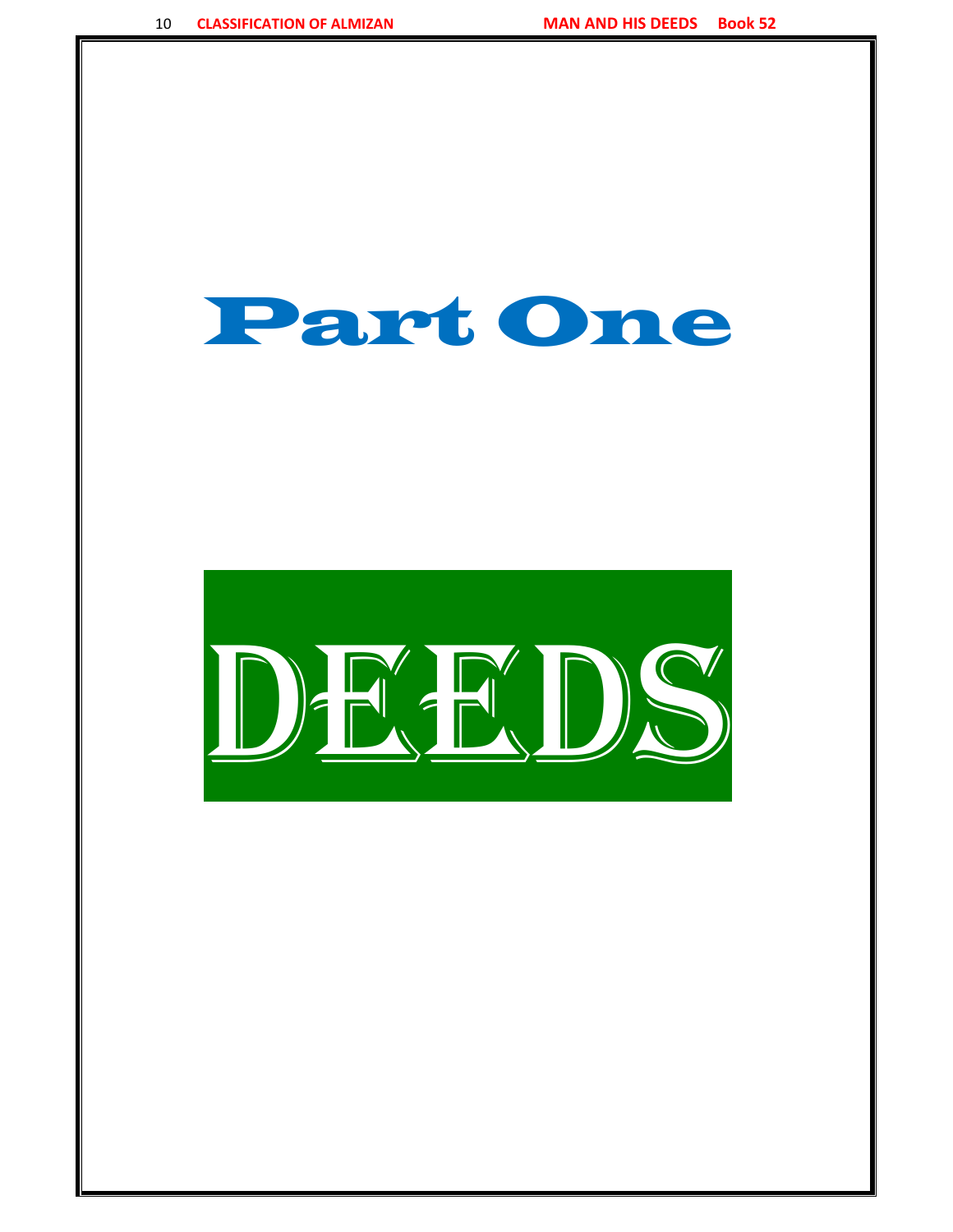#### Chapter One

# **The Nature and Competency of Deeds**

# Section one INTRODUCING DEEDS

# The Nature of the Deeds

The Deeds are from the nature of movements and the natural conditions. A few moves constitute a Deed, society assumes the validity on it, otherwise the Deed or Action is not a genetical or external reality, but what is true in outside is the same movements.

For example, the Prayer that is externally considered to be a worship, is a few physical movements along with speach, when combined together, it is called the Prayer.

(Almizan: V.1 , P. 450.)

#### The Nature of Good Deeds and Evil Deeds

« إِلا مَن تَاب وَ ءَامَنَ وَ عَمِلَ عَمَلاً صلِحاً فَأُولَئك يُبَدِّلُ اللَّهُ سيِّئَاتِهِمْ حَسنَتٍ ֧֖֖֖֖֖֖֖֖֧֚֚֚֚֚֚֚֚֚֚֚֚֚֚֚֝֟֟֓֕֝<u>֚</u><br>֧֪֚֚֝ وَ كانَ اللَّهُ غَفُوراً رَّحِيماً ! » ( فرقان: ٧١-٧٠ )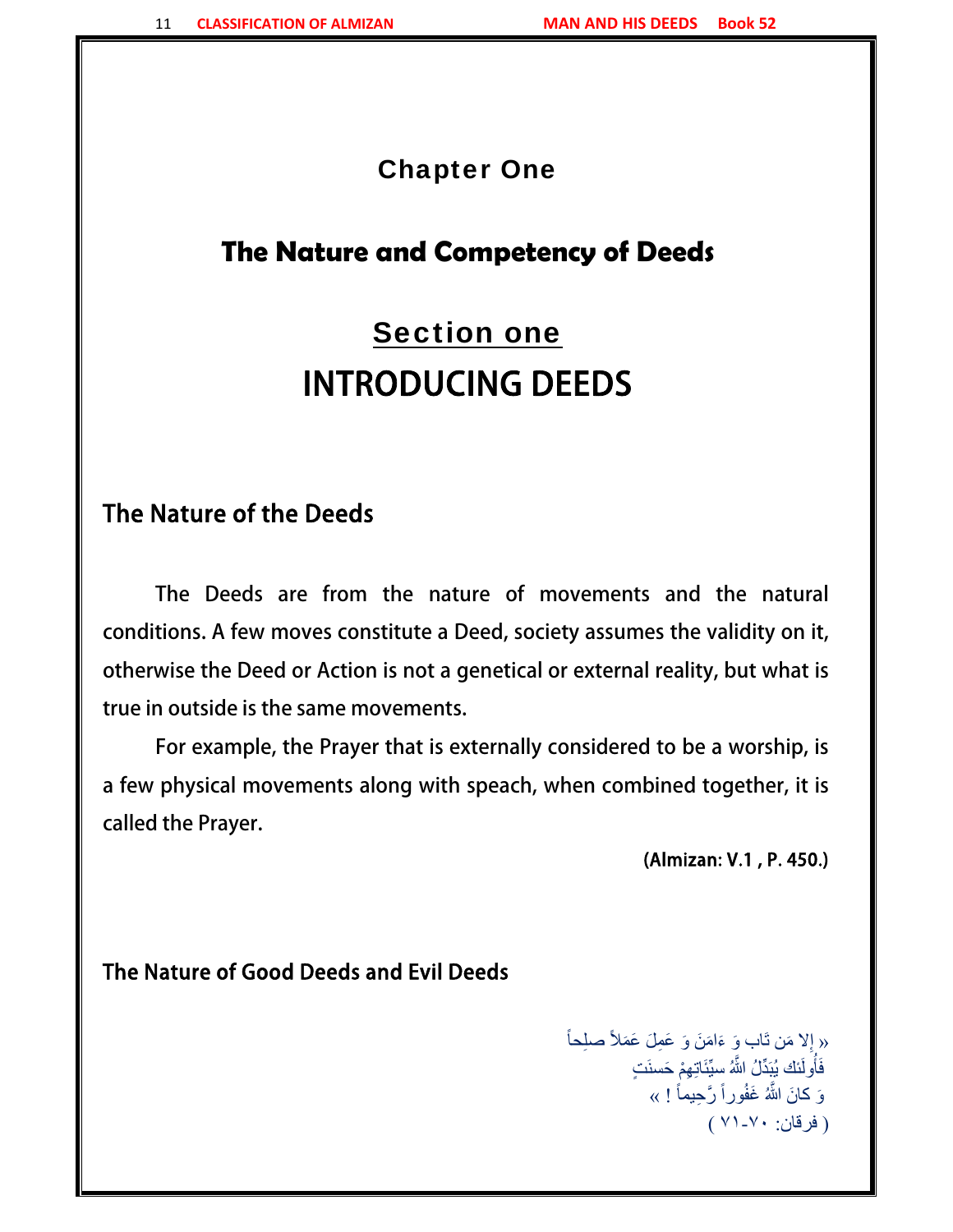*"Unless he repents, believes, and works righteous deeds, for Allah will change the evil of such persons into good, and Allah is Oft‐Forgiving, Most Merciful!" (Holy Quran, Forqan:70‐71)*

The essence of the Deed, and the movements of which the deed is composed, is the same in sin and reward. For example, what is the difference between the act of adultery in fornication with the marriage, which the first one is a sin, and the other is a reward, although the movements and practices in both of them are the same? And also eating is a deed which is the same in the halal or haram?

If we look closely, we will see that the difference between these two is in the agreement or opposition of God, the opposition and agreement that affects human being and is written in his Letter of Deeds, not the deed itself, because the deed itself that we name it adultery or the marriage, in any case, will vanish and disappear, in the way that if the first part of it does not vanish, the turn does not come to its next part, and it is clear that when the deed itself disappears, the title that we have given it, good or bad, will disappear.

While we say: Human deed is like a shadow pursuing him, it means that our purpose is the result or consequence of an action, which is either entitled to be a sin or a reward, always is with him, until demonstrates itself on the day the Secrets will be demonstrated.

(Almizan: V.15 , P. 335.)

Ascent of Deeds

« اليه يصعد الكلم الطيب، و العمل الصالح يرفعه...!" (فرقان: ١٠)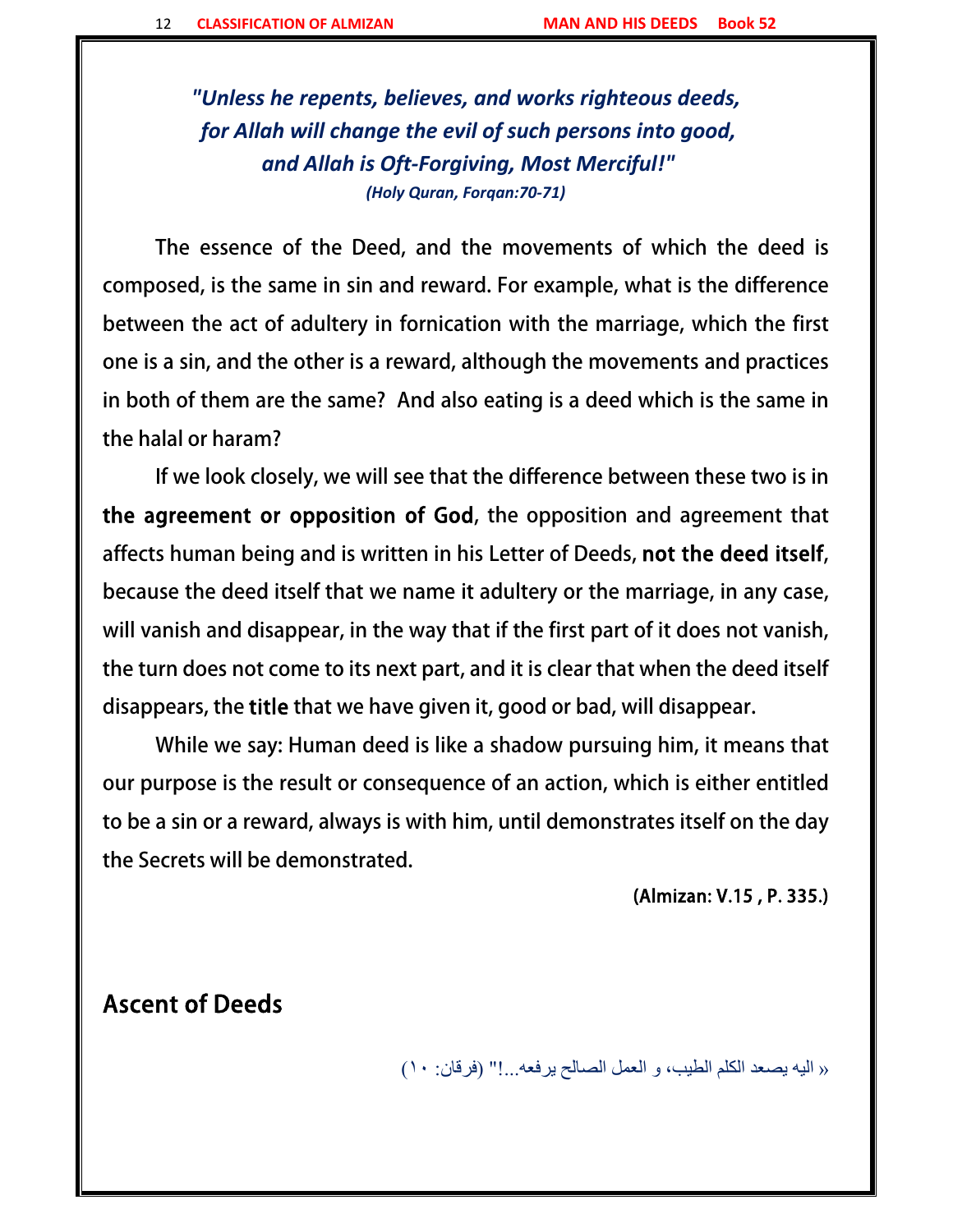Quran denotes that the Deeds ascend toward God, are taken toward Him, and will reach Him**:**

> *"To Him do ascend the good words; and the good deeds lift them up…!" (Fater:10)*

> > « و لكن يناله التقوى منكم !" (حج ٣٧/)

*"…But what reaches Him is the Righteousness from you!" (Hajj: 17)*

 The Piety is either a deed itself, or a trait derived from the deed. (Almizan: V.1 , P. 450.)

#### Attribution of Deeds

 The Glorious God considered some of the Deeds to be ugly and bad, saying: *"…And whoso brings an evil deed, shall only be recompensed the like of it…!"(An'am:160.)*

 Since the Almighty God has defined punishment for sins, we realize that the sins are attributed to the human beings, and given that the necessity and authenticity of deeds are from God and are His creatures, the following result is obtained that: The act of sin, except its existence which is from God, is attributed to the human being, so we realize that what makes the deed a sin is a matter of nonbeing, and is not of the creatures of God, if it was a creature, it would had beauty and goodness.

(Almizan: V.1 , P. 157.)

Deeds Based on Monotheism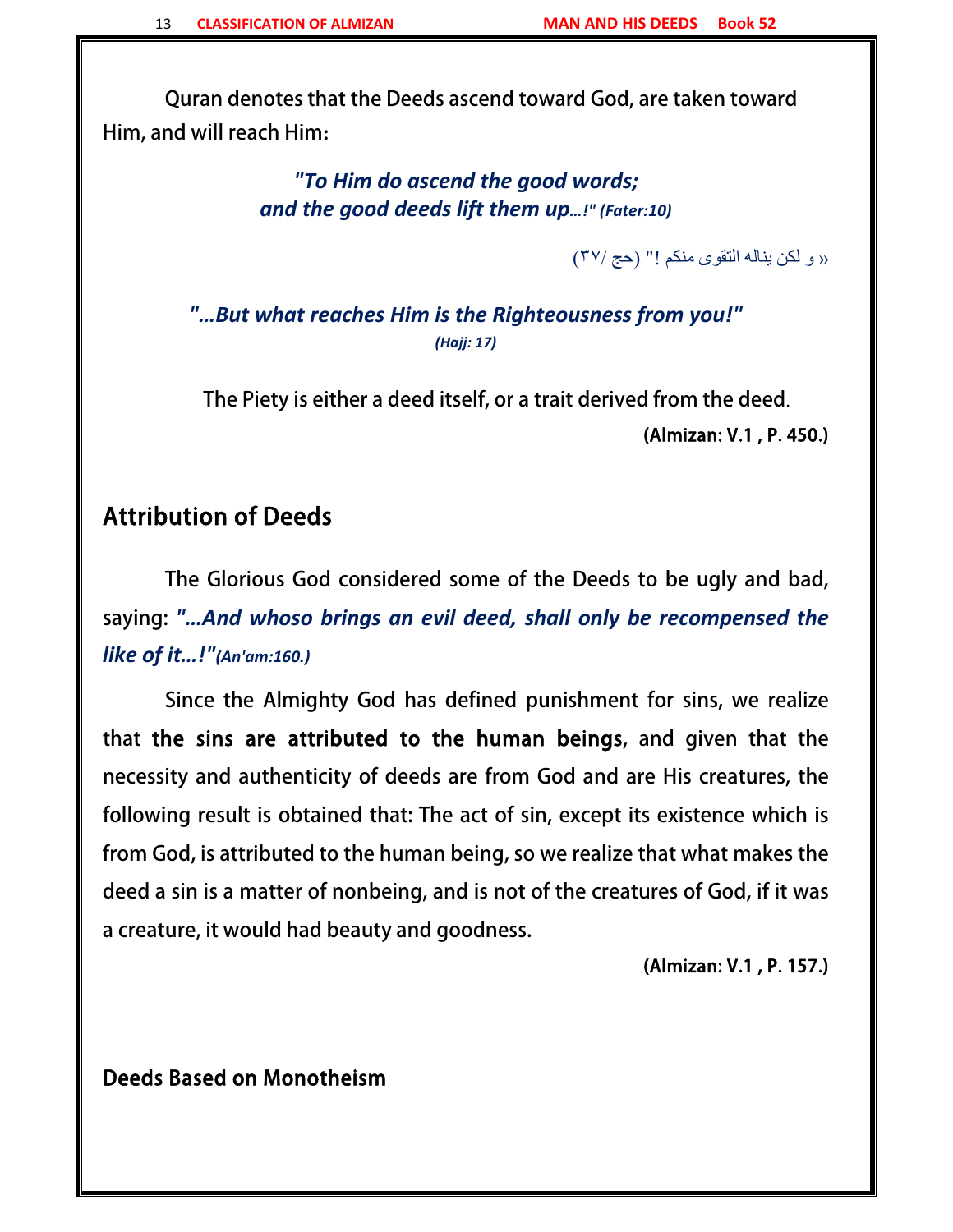#### ً " كَانَ النَّاسُ أُمَّةً واحِدَة...!" (بقره: ٢١٣ )<br>"

*"At the beginning, people were one Nation…!" (Holy Quran, Baqarah:213.)*

 Man is a creature whose God created him, his existence is dependent on and belonging to God. His being is started from God and soon will return to Him. His existence does not end with death, he has an eternal life, whose destiny in Eternal Life should be determined in this world. What way that he has taken in this world, what property he has gained through the practice of that method, in the eternity he will also be with those properties forever. If in this world he gains the qualities and properties according the Monotheism, namely, every act that he made was based on the fact that he was a servant of the Glorious God, whose start was from Him and whose end is toward Him, naturally he was a mankind who had come like a mankind and had gone like a mankind. But if he forgets Monotheism, that is, in fact, he covers the truth of his being, he is the person who came to the world like a mankind and passed away like a demon.

(Almizan: V.2 , P. 178.)

#### Deed along with Faith

َّ« إِنَّ الَّذِينَ ءَاِمَنُوا وَ الَّذِينَ هَادُوا وَ الصبِئُونَ وَ النَّصرَى َّ َّ ֧֖֖֖֖֖֖֖֖֧֚֚֚֚֚֚֚֚֚֚֚֚֚֚֚֚֝֟֟֓֕<u>֓</u><br>֧֪֧֝֩ مَنْ ءَامَنَ بِاللَّهِ وَ الْيَوْمِ الأخِرِ وَ عَمِلَ صلِحاً فَلا خَوْفٌ عَلَيْهِمْ وَ لا هُمْ يحْزَنُونَ!» ( مائده: ۶۹)

*" The Believers, Jews, Sabaeans, and the Christians who believe in God and the Day of Judgment and who do what is right will have nothing to fear nor will they be grieved!" (Holy Quran, Maedeh:69.)*